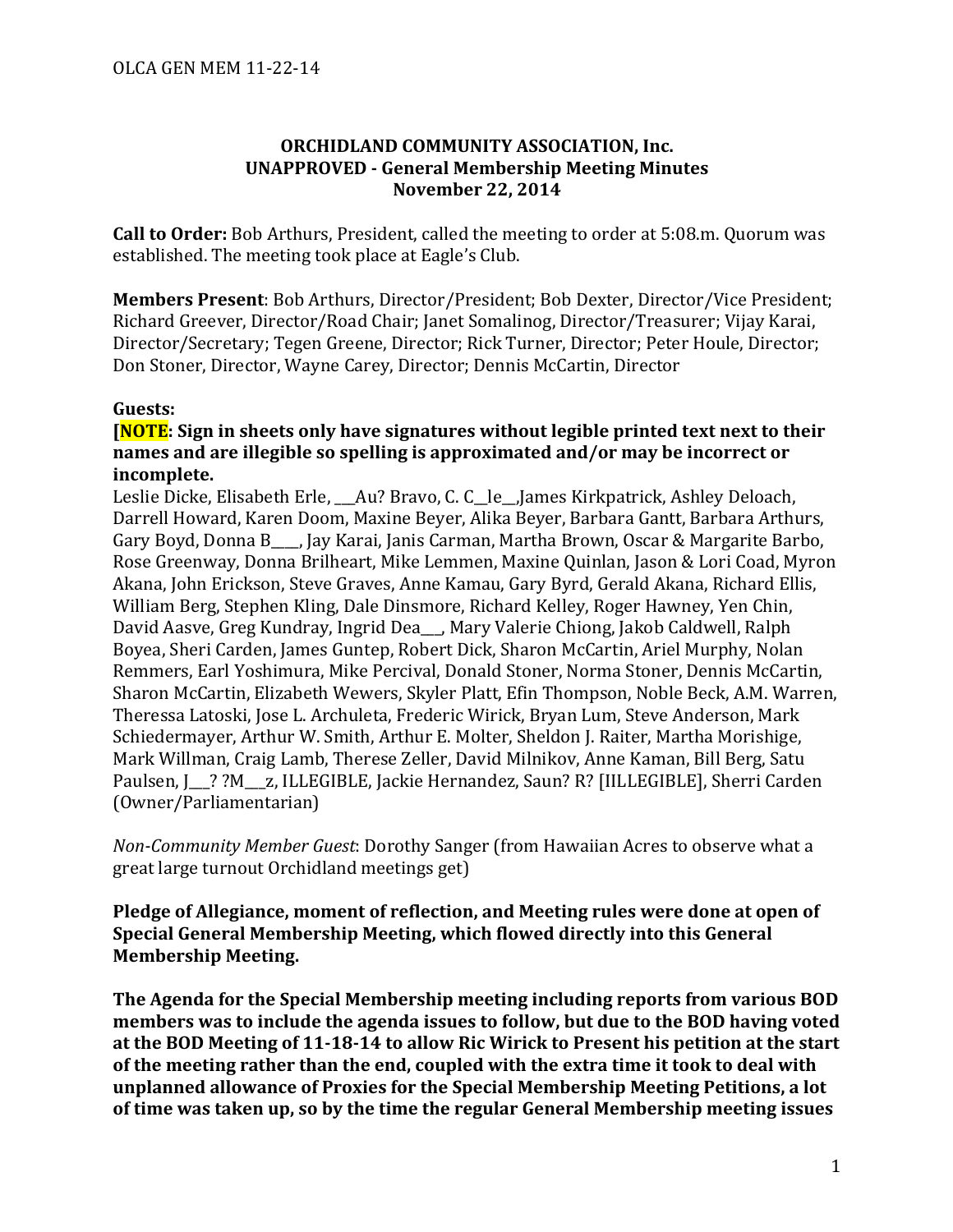**could be addressed, the meeting end had arrived and** *NONE* **of these issues were** covered except removal of the two directors with or without cause, which then resulted in the subsequent resignation of three more:

- **Elect and remove Directors with or without cause.**
- Approve the Budget Presented by the BOD
- Approve the MRMA presented by the BOD
- Vote on amendments to the bylaws.
- Any Motions to recommend issues for the BOD to consider from the **Membership.**

*Power of the Board - Slide shown.* (See Attachment)

## **ANNOUNCEMENTS:**

- 2nd Tuesday of each month, the Road Committee meets at Blaine's, 5:30 p.m.
- Next General Membership meeting is April 25th.
- 3rd Tuesday of each month, the BOD meets at the Eagles club, 5:30 p.m.

# **Tegen Greene moved that membership set the Saturday, April 25th, 2015 General Membership** meeting at the Eagles club with time to be decided.

**Vote: Yes- 26, No-0, Abstain-4 - Motion carried.** 

**Bob Dexter motioned to vote to have the next General meeting at 9am. Armon Collman 2nd.** Discussion: Rick Turner wants suggested that a meeting set for 2 p.m. would be better for families with kids, so that they can also come to the meetings after doing their family things like Saturday morning sports and activities with their children. Several thought this would get a larger segment of community participation. Vote: Yes-34, No-25, Abstain-7. Motion carried.

**Results of the two paper ballot done in the Special General Membership meeting were read to the group. Both Dennis McCartin and Wayne Carey were voted to be removed** from the BOD.

**Dennis McCartin:** Remove: 67 - 63%, Keep: 36 - 34%, Abstain: 3 - 3% **Wayne Carey:** Remove 64 - 63%, Keep 34 - 34%, Abstain 3 - 3%

**Ric Wirick moved to cancel the Orchidland Drive project.** Discussion: (see discussion statement attached). Removal of Daltons and replacement by Johanson background re the \$219k for repaving the chip seal section of Orchidland drive between 34th and 37th. Johanson accusations. Wants to cancel the project once and for all.

Orchidland Dr. Petition Originally

Motion to recommend a call for a legal review and opinion on the methods and process that were used to collect the chip seal repair funds."

As stated: On behalf of OLCA, Ric Wirick moved that OLCA cancel the contract for the **repaving of Orchidland drive from 34th to 37th avenue and return the over 219k** back into the chip seal fund.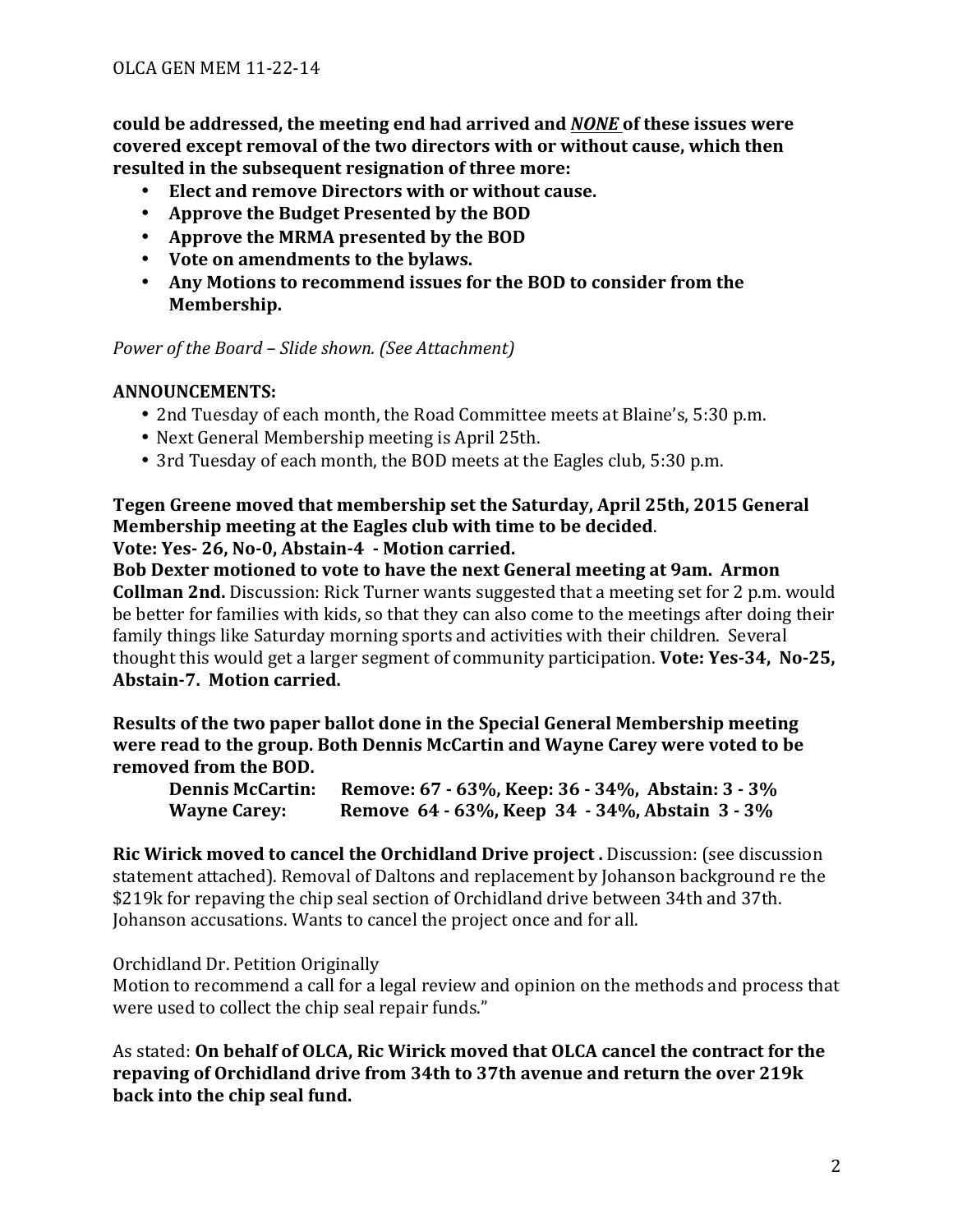**Richard Greever:** Met an engineer on Orchidland drive regarding fill material and chip seal road on Orchidland drive. Read that report. (Attached) Large report, but stated among much that it's okay to put asphalt over chip-seal. FROM ENGINEERING PARTNERS INC

Wayne Carey - spoke Re: the 35<sup>th</sup> project and about Mr. Derek Shimizu having never brought attention to problems until he sold his house on that street, the work was done and he was moved off island.

- He went on to speak about the Murakami case and that the Dalton's very good contractors and did good work for OLCA, but after that case, OLCA was required to only use licensed contractors and they weren't, that's the only reason why they were removed and it was not as Ric says, "to achieve a goal," other than the BOD was legally required to find new contractors due to a legal requirement to have a legal contractor.
- I wasn't against the product, but I was against spending that much money for huge pile of six inch minus material purchased that we weren't using immediately on the roads..
- It was said that the contractor overcharged us for their work. What's missing in there is that the contractor gave us a price sheet for each piece of equipment with operator, by the hour. How much they charged us per day depended on how many pieces of equipment, the operators and the number of hours they worked. So, it's easy to compare that up against a contractor who brings out three pieces of equipment instead of eight and say oh we did it for this much in this time  $-$  it's apples and eggs.
- The alleged fraudulent P.O. supposedly given by Dennis, I've already spoken to, but it was not fraudulent because the Board gave both Dennis McCartin and Ric Wirick equal authority.

 $[*$ His time was up before he could finish his defense, but respectfully asked if he may add that he doesn't care which road OLCA resurfaces.

Ralph Boyea: There goes Ric accusing the board from a lack of understanding and knowledge, misstating that the BOD got rid of the Dalton's because they didn't want to pave Orchidland drive and that is not the truth at all [they had to get licensed contractor's because of that Mericomi lawsuit]. Mr. Boyea went on to state that he offered to give some history to Ric, but he refused to meet, listen and learn about what we had been trying to accomplish in the past years, not requiring anything of him, but to learn the info I had to offer in order to help him make better choices in the allegations he makes because he doesn't not have the facts from which he draws these incorrect conclusions. The Dalton's told us in 2011 that we had chip seal roads that were falling apart and if we just continued to fill pot holes, those roads would fall apart. Pot holes do not fix roads. When we did chip seal, we did knowing it would last only about five years under the conditions of Orchidland. That length of time depends also on the amount of usage. Orchidland drive has one of the highest usages in the subdivision, mailboxes, traffic, et cetera. I wrote an article for the Newsletter and proposed we start resurfacing our roads because everyone goes from the highway up, so we wanted the road to help the most people possible. The professionals, AT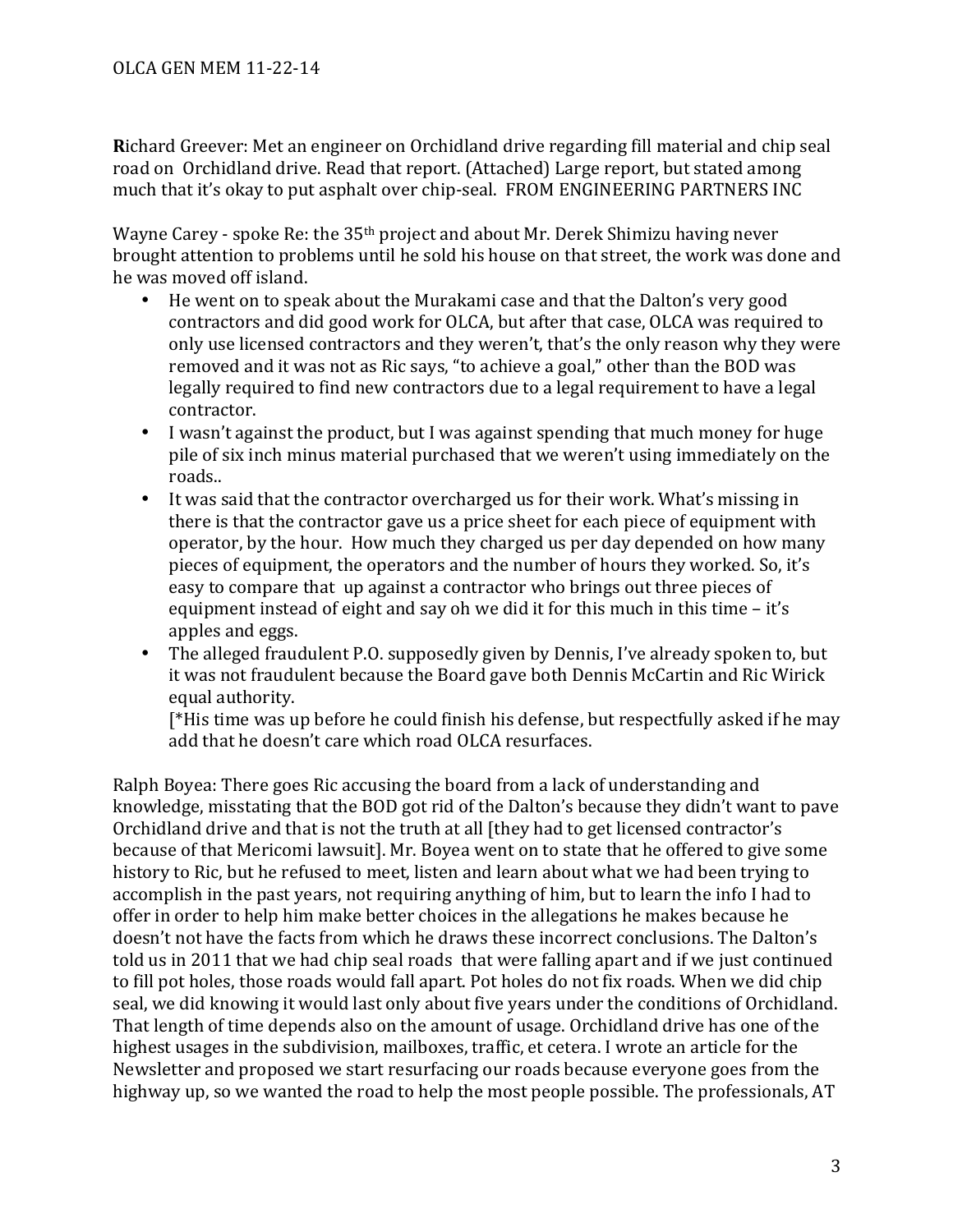OLCA GEN MEM 11-22-14

THAT TIME, said Orchidland was too far gone, but once we collected the money, we found out from Yamada and Johanson's that Orchidland *could* be saved if we resurfaced soon. The chip seal roads were supposed to be resurfaced after five years. If we don't start on at least one, they're all going to fall apart. There was no evil intention. We just wanted to save our investment. We wanted to save our roads. We had to chose one. That was the best. If you cancel this project, you're cancelling a project that was voted on by the General Membership at a meeting in 2011. It was approved by all lot owners in the same year we sent out a ballot and they approved by ballot to save those roads that can be saved.

Bob Dexter: Stated that he and Wes Owens put together a five year plan. "I wasn't on the board at that time. After the wheels came off at the meeting that Wes Owens stomped out, all the things he told me weren't true anymore after he lost his motion. Everything skewed to some other new reality. People can seem to allow the truth get in the way of the lynching. You need to look at this. There are a lot of things being said. I spent a lot of time with the board long before I joined it, putting together the facts of a five year plan and that info was based on best estimates from everyone on the Board and that board reviewed everything. Stated that earlier this year he suggested pushing the paving before chip seal and I lost that motion. So some people can't accept the fact that the membership spoke and we have to get in line with that. I had my opinion. I would have liked to see Pohaku and 40<sup>th</sup> resurfaced before Orchidland drive, but it's been voted on before and we've been told to go forth, so sometimes we have to your personal stuff aside and go with what the membership voted for already. Thank you."

Tegen Greene: Pro argument for removal. Re: What Bob Dexter just talked about: part of the past was his two five year motions were voted down with quite a majority and we all have been working on Orchidland for a long time, not just Bob Dexter. We all have put in a lot of volunteer hours, I bet, because these are a lot of interested people who are here, so don't forget that, Bob. Thanks to you for all that you have volunteered and we're hoping to streamline that, so that more people can get money to do their roads.

Arthur Moore: Responding to what the Road Manager said. If anyone has been on 130 you've watched what was done to build that sub bed. If you throw asphalt without a good subbed, it's wasted, so if you throw asphalt on top of Orchidland drive, without any subbed, you're throwing good money after bad money. This has to be done correctly. It's going to be more expensive to do a little chunk of road than to spread the money out over more of the district where it'll be most used and appreciated by a greater group of the members. Thank you.

Theresa Latoski: Lives at 39<sup>th</sup> off Pohaku, but has been using Orchidland drive a lot lately to visit friends over there, so she noted that some of the potholes got fixed thanks to Ric and others, a couple months ago, so Orchidland drive is not too bad, but Pohaku drive is pretty bad especially at some places like  $35$ th and  $36<sup>th</sup>$  – so many bumpy things from filled potholes creating this dangerous thing because people want to avoid them, so they swing around them into oncoming traffic. Drainages are needed at the lakes. People drive through at night on Pohaku and get stuck, come knocking at the door of one guy who lives at a lake. At 39/Pohaku drive there's water problems. People have gotten washed off  $39<sup>th</sup>$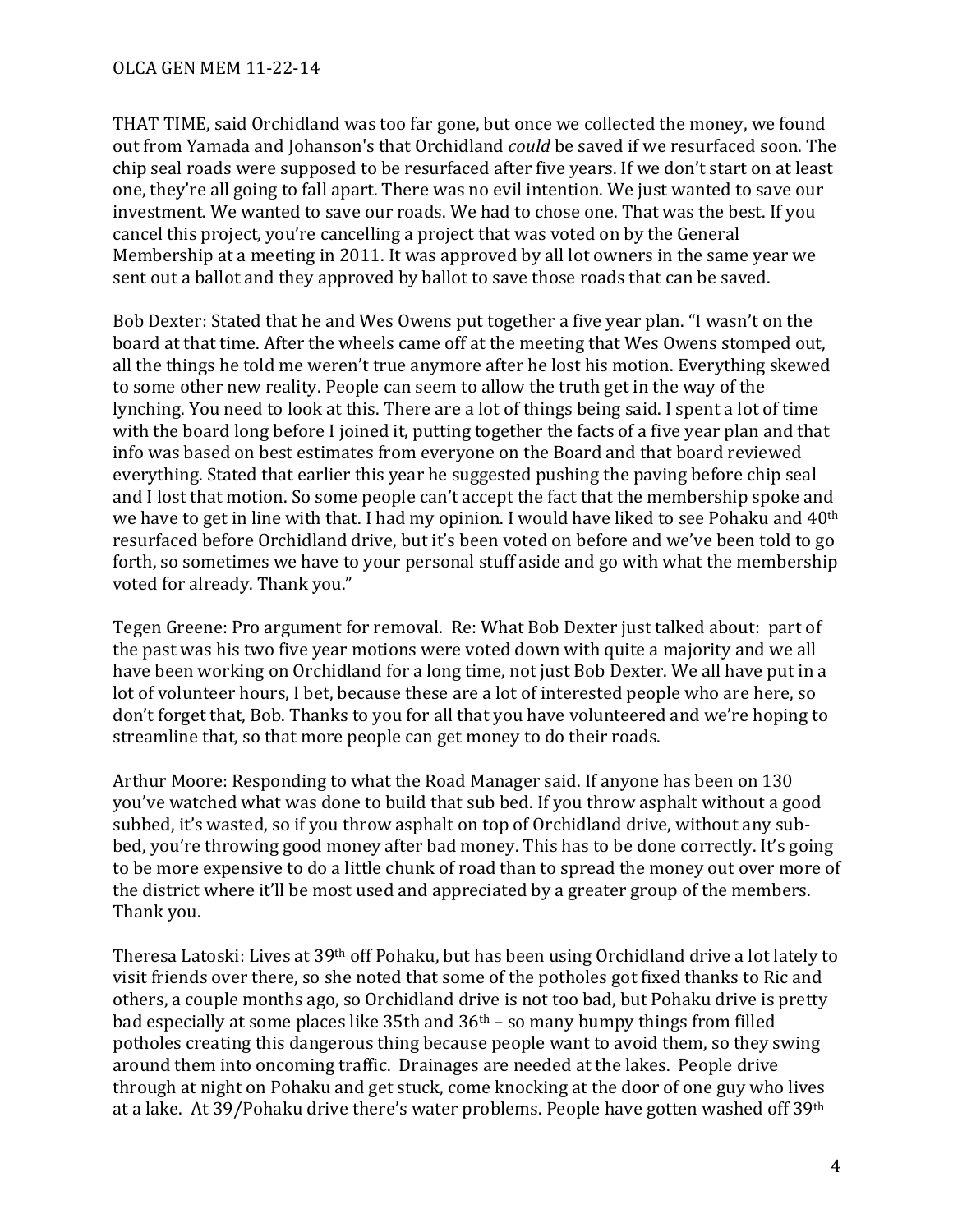### OLCA GEN MEM 11-22-14

into the trees and fire trucks couldn't get to them. It's very dangerous. There needs to be signage to express the danger on that road is not extensive enough because the sign there is not extensive enough. There are ordinances that the signage needs stickers for police to police the area.

Janet Somalinog: When she came on the board, new to the subdivision, read the ballot of June 2011, her impression from a cold reading was that that ballot said the chip seal did not include Orchidland drive, so that is another contention upon that vote, so people may have read and interpreted the wording differently. In future they need to be more clear before going out to members for a vote.

Ariel Murphy: Asked, "Who drafted the ballot?" Noted it was Ralph Boyea and asked him to speak on that.

Ralph Boyea gave the actual wording of the ballot as given on both the April 2011 ballot and in the Newsletter: motion and ballot was " to increase current MRMA from 85 for a period of at least two years to go toward our roads. Everyone who contributed money for chip seal repair, and if that is changed then the association can be sued for misuse of funds.

Wayne Carey asked who's running the meeting? President

Ric Wirick: the origin of the 2011 chip seal was shaky at best...according to our bylaws any increase shall be approved by the board before it's taken to the membership. in 2011, it failed to pass board approval, but then a board member as a general member made a motion at the general membership meeting to push it through. it was illegally done because it didn't pass board approval. we want to disperse it to all our chips seal roads.

to cancel the contract. **VOTE:** Yes - 50, No-13, Abstain-5 Motion carried to cancel **Orchidland drive project.** 

### On behalf of some members Ric Wirick moved that they vote to spend the total amount of chip seal fund, over \$254k, to instead address all of our chip sealed roads including Orchidland drive, which that are in need of repair and maintenance. Discussion: Ric Wirick read his statement. (see attached)

Sharon McCartin stated that the new contractor was never approved by road committee or Board, so they need to follow the bylaws and go to the road committee and then to the board to get a new contractor.

Richard Greever: if the money's available we can more frequently fix and improve these roads. We're doing it with volunteer time and we could keep these roads in good shape using this money and Fujiyama construction. He had a scope of work, met with 3 contractors and asked for bids and scope of work. Johanson didn't submit their bid. He explained what he did under the guidance of the president at that time.

Armon Collman: If we're on a side road, we just don't count. Orchidland drive needs to be our Rodeo drive because it's so heavily travelled. Putting coal patch on asphalt is like putting a band-aid on cancer. It's half way done and a waste of money. I, like Bob Dexter was falsely accused by Mr. Wirick of being a board of director for five years, when, in fact, I was an interim director for 4 months while still on mainland. Mr. Wirick makes wild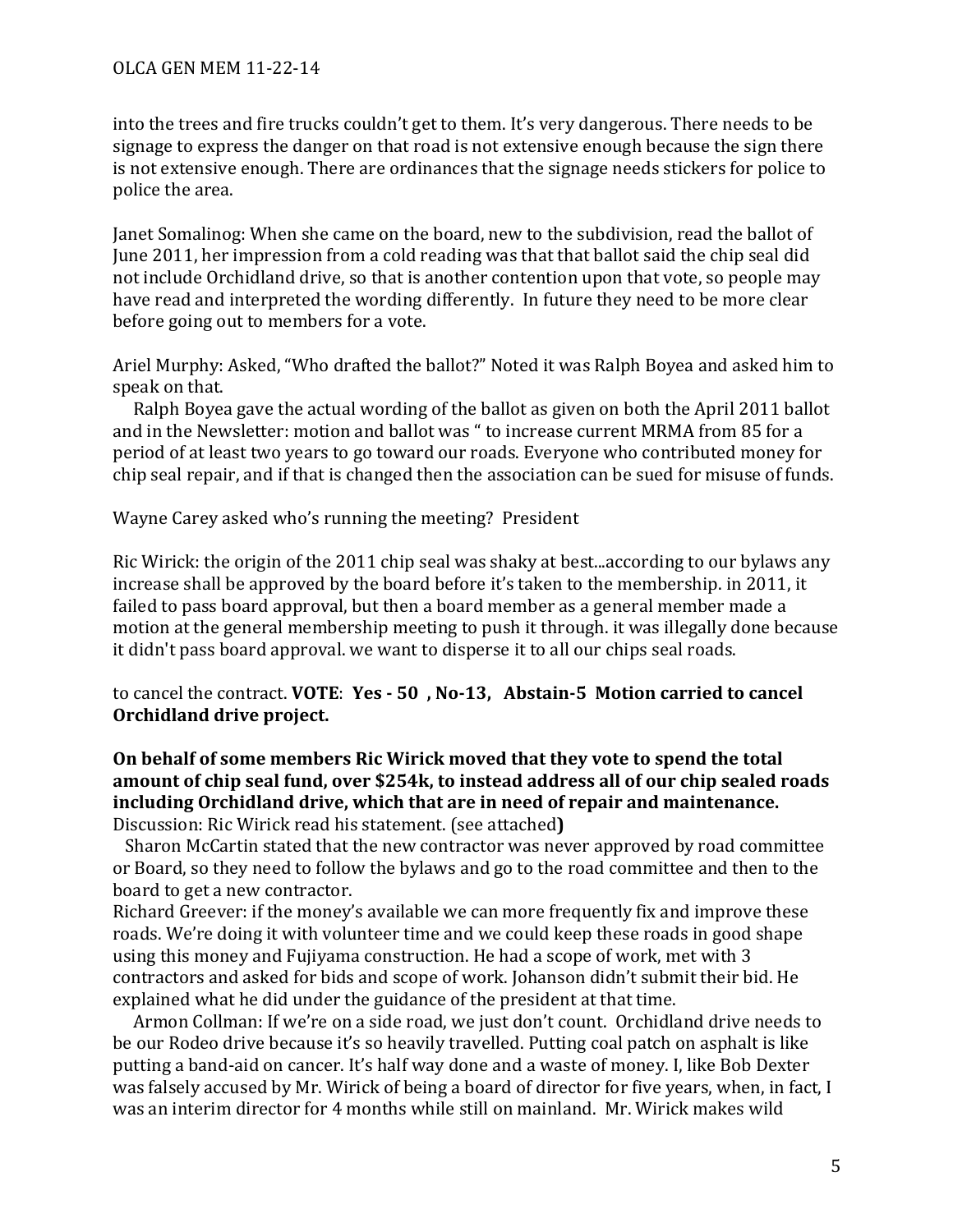OLCA GEN MEM 11-22-14

accusations and I'm tired of all this back biting crap going on.

Tegen Greene – Noted that Orchidland drive from 34th is not in the plan.

Ralph Boyea: if you use this money for anything but resurfacing as was collected to do, you legally have to go back to the membership and let them vote on your new plan. they voted on this and it was collected for that so if not used for that purpose, then it'll amount to fraud. Every lot owner has the right to change it if you want to change it, but it has to be done legally by the same vote process that it was collected.

Wayne Carey: Agreed with Ralph regarding our legal exposure and that it has probable outcomes if we highjack that money. He wants to do maintenance repair and there's a fund for it.

**Wayne Carey motioned to table the discussion to next General Membership meeting** and close this membership meeting. Vote: Yes-22, No-48, Abstain - Motion failed.

**Rick Wirick restated his motion to spend the total amount of chip seal fund, over \$254k,** to instead address all of OLCA chip sealed roads including Orchidland drive, which that are in need of repair and maintenance. Vote: Yes-53 No-21 Abstain-**Motion carried.** 

Upon hearing the vote to remove the two BOD members Dennis McCartin and Wayne Carey, Mr. Bob Dexter and Mr. Peter Houle resigned their positions on the OLCA Board.

Adjournment: Meeting adjourned at 6:05 p.m.

\_\_\_\_\_\_\_\_\_\_\_\_\_\_\_\_\_\_\_\_\_\_\_\_\_\_\_\_\_ \_\_\_\_\_\_\_\_\_\_\_\_\_\_\_\_\_\_\_\_\_\_\_\_\_\_\_\_\_\_

Submitted by: Submitted by:

Vijay Karai, Susan Bambara Secretary **Recording Secretary** 

## **General Membership Meeting MOTIONS LOG – 11-22-14**

**Tegen Greene moved that membership set the Saturday, April 25th, 2015 General Membership** meeting at the Eagles club with time to be decided. Vote: Yes- 26, No-0, Abstain-4 - Motion carried.

**Bob Dexter motioned to vote to have the next General meeting at 9am.** Armon Collman 2nd.. Vote: Yes-34, No-25, Abstain-7. Motion carried.

**Results of the two paper ballot done in the Special General Membership 11-18-14**